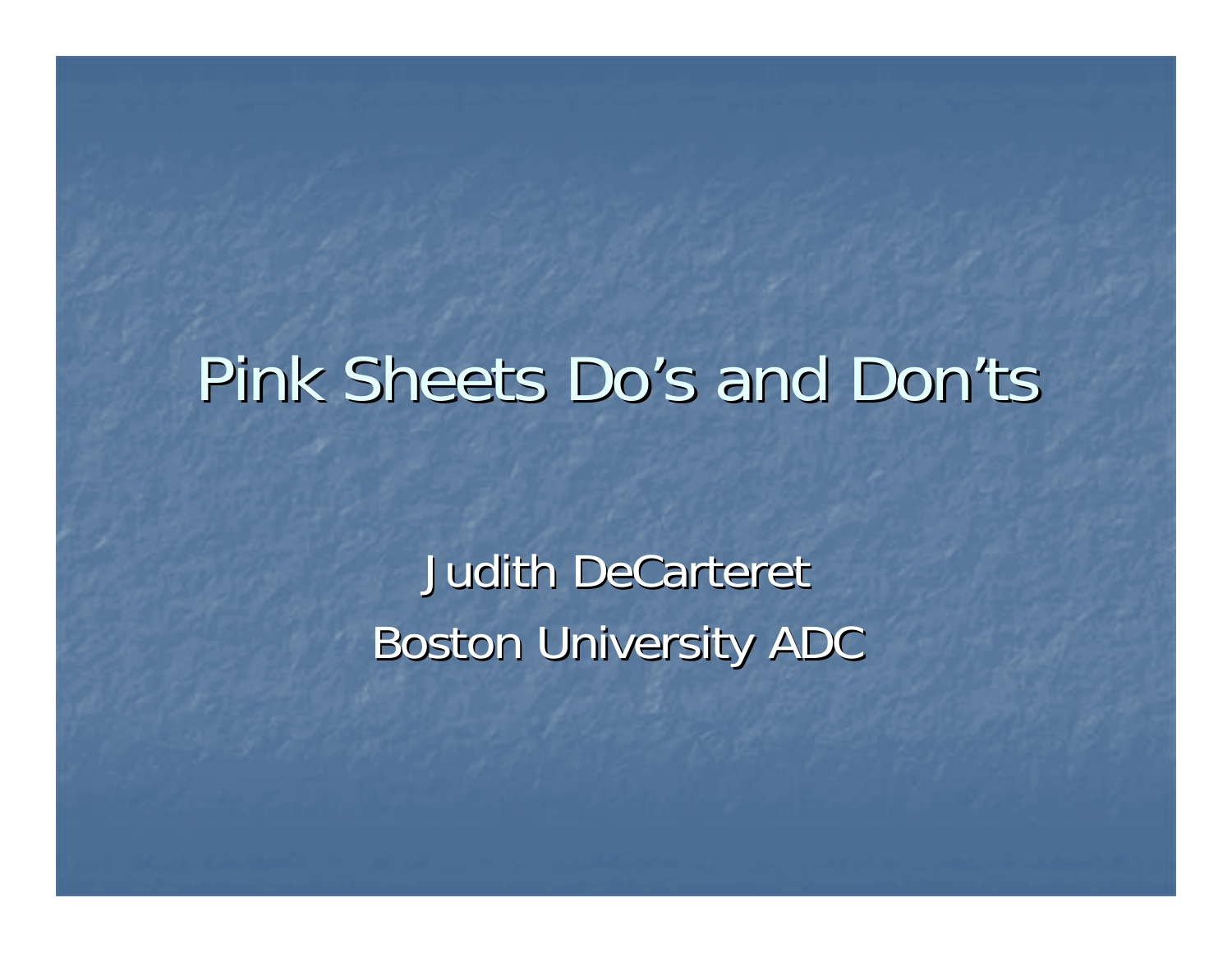"...the membership and functions of these committees are clearly described. However, it would be helpful to provide more data speaking to their effectiveness."

## **Solution: Solution:**

Identify improvements or changes made based upon committee (External Advisory etc) recommendations, describe specific actions taken in response to these recommendations.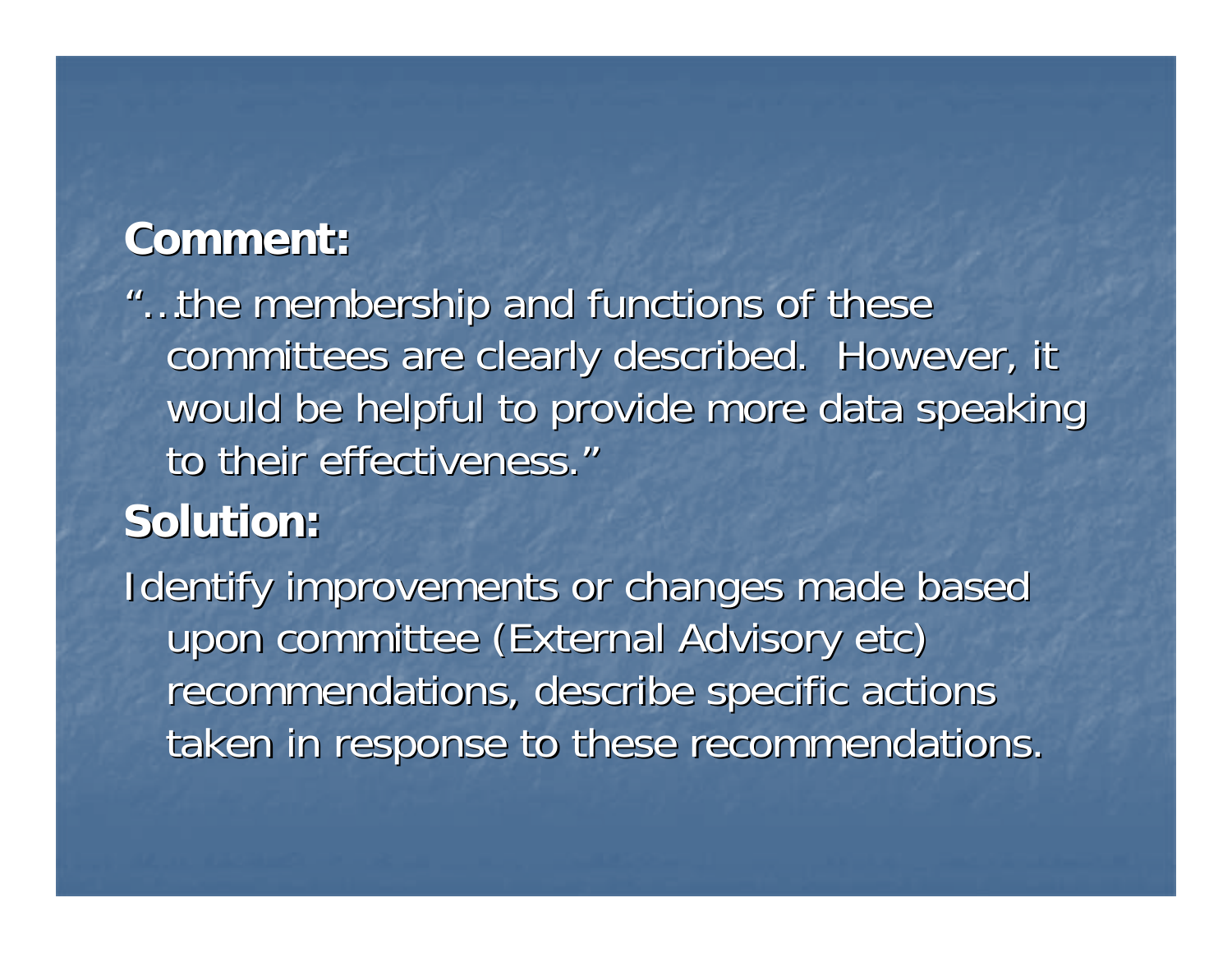A concern of the previous review was the lack of clear demonstration of productivity of the Pilot Projects. This has been adequately addressed, with a clear list specifying publications and subsequent grants obtained by the researchers receiving Pilot Project grants from the ADRC.

#### **Solution: Solution:**

Create a table demonstrating pilot productivity. In a renewal be sure to show history of all pilots since the beginning of your Center.

The table should include: Pilot number, PI, Publication(s) and Subsequent Funding (as a result of the pilot) Example: 16.1 - Joe Smith, PhD -- Title of Publication - R01 AG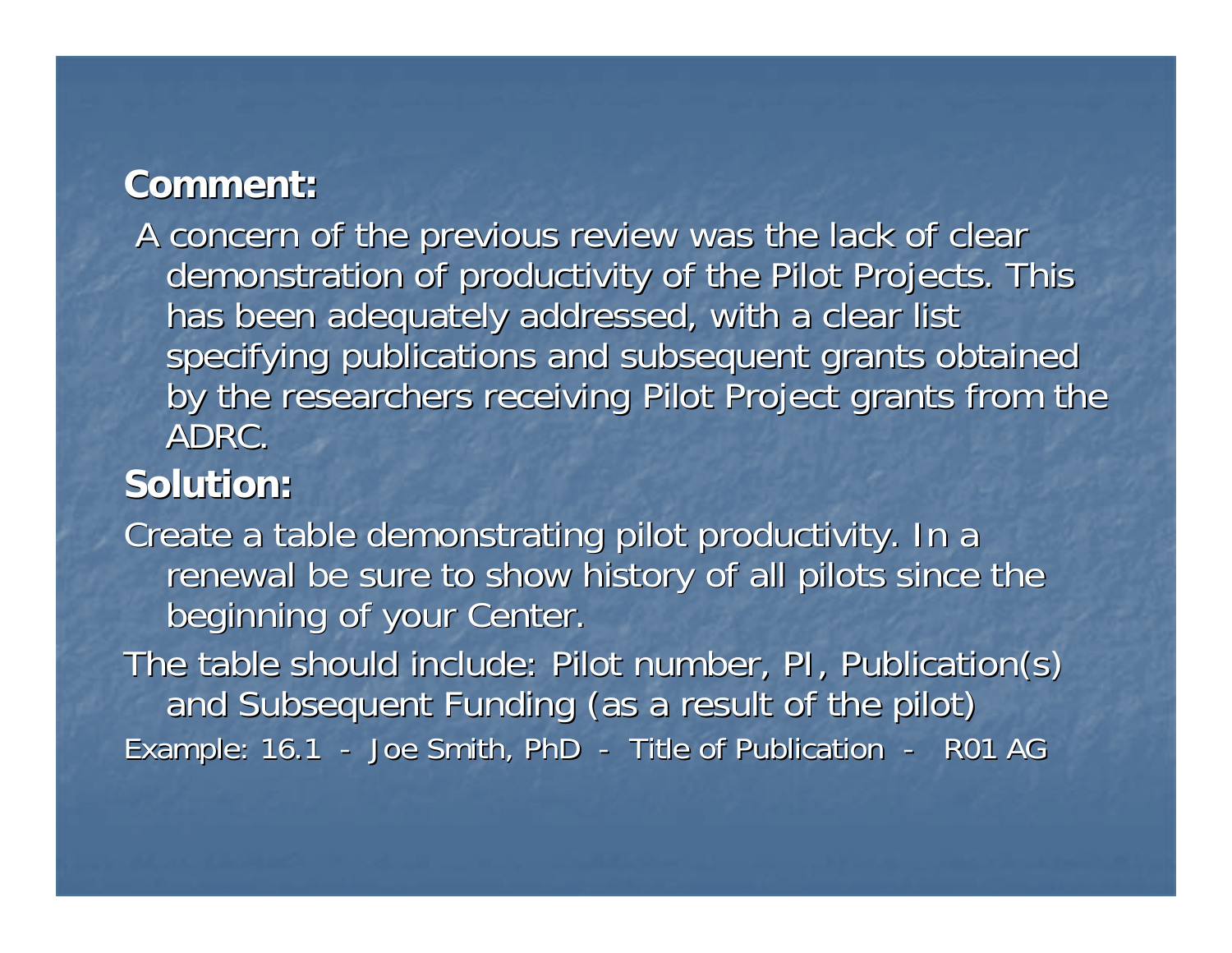- 1) PIs first year budget for Administrative Core, 1) PIs first year budget for Administrative Core,
- 2) The budget is large and largely for salaries. It is not entirely clear what everyone is doing!
- 3) The PI proposes to spend only 5% time on core activities. The core might benefit from more of his time.

4) Effort judged too little for core leadership 4) Effort judged too little for core leadership **Solution: Solution:**

Justify! Don't forget the Pilots in the overall budget justification.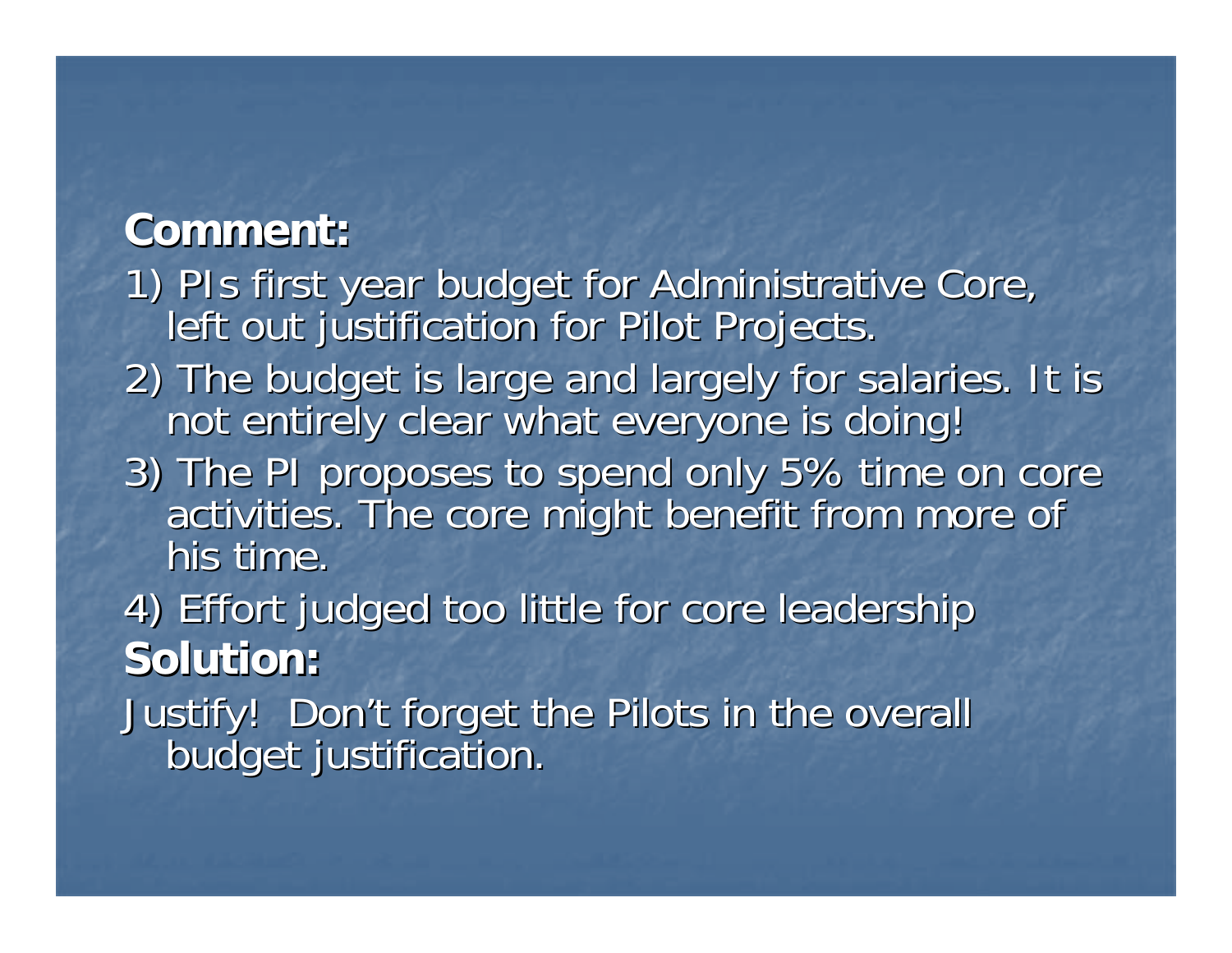"The clinical cohort is carefully chosen to support<br>the ADRC projects, but are these enough to<br>support the large number of clinical projects<br>conducted at the ADRC without incurring too "

#### **Solution: Solution:**

This Center addressed the issue of participant<br>retention and recruitment within the justification<br>it may have been overlooked by reviewers.<br>Address this issue within the research plan of the core.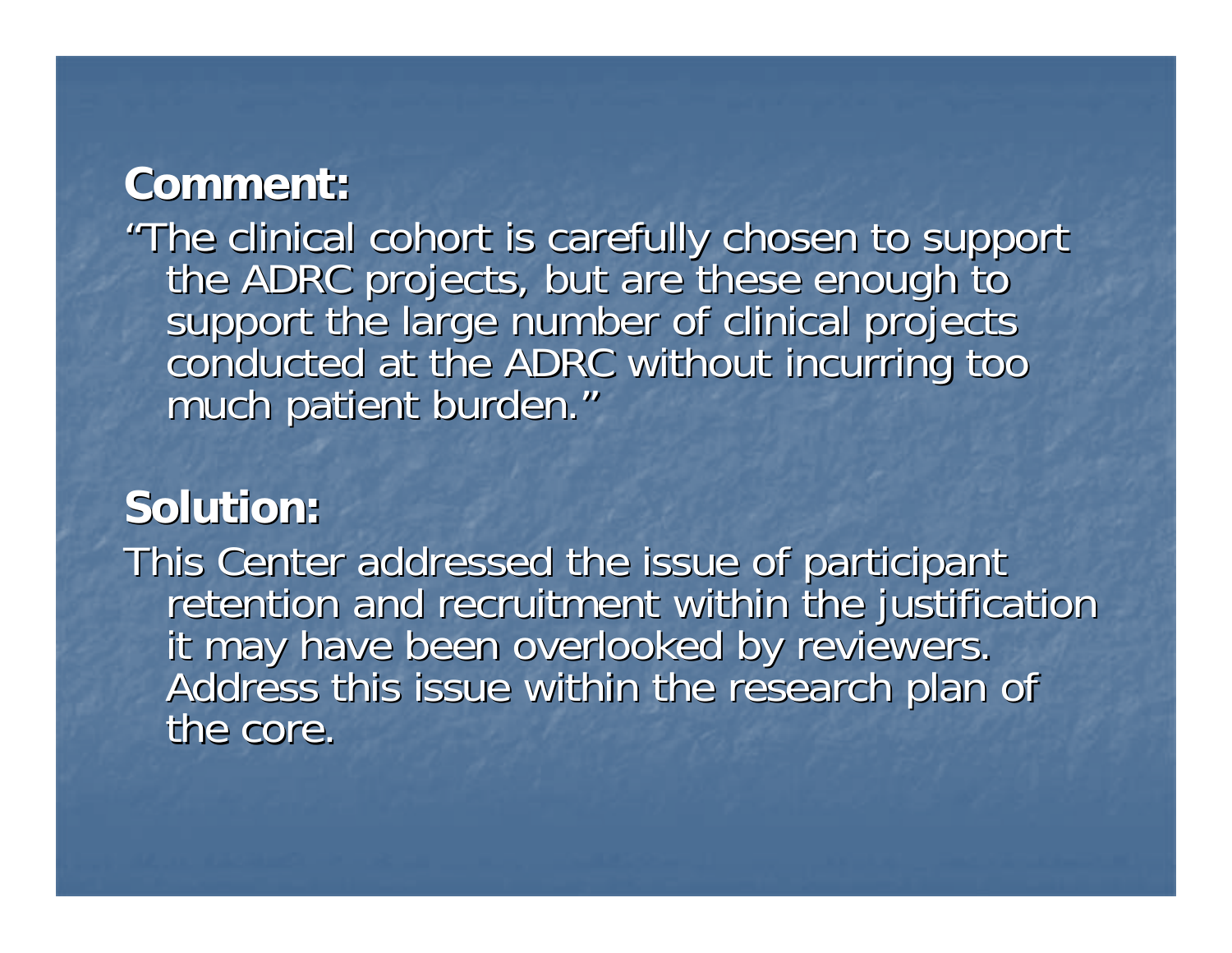"Given the large number of clinical projects, Given the large number of clinical projects, there is a potential concern that the enrolled subjects may be insufficient to support all of the planned projects or may be called upon to join too many projects." **Solution: Solution:**

Explain any participant tracking system that you may have to monitor the participant burden.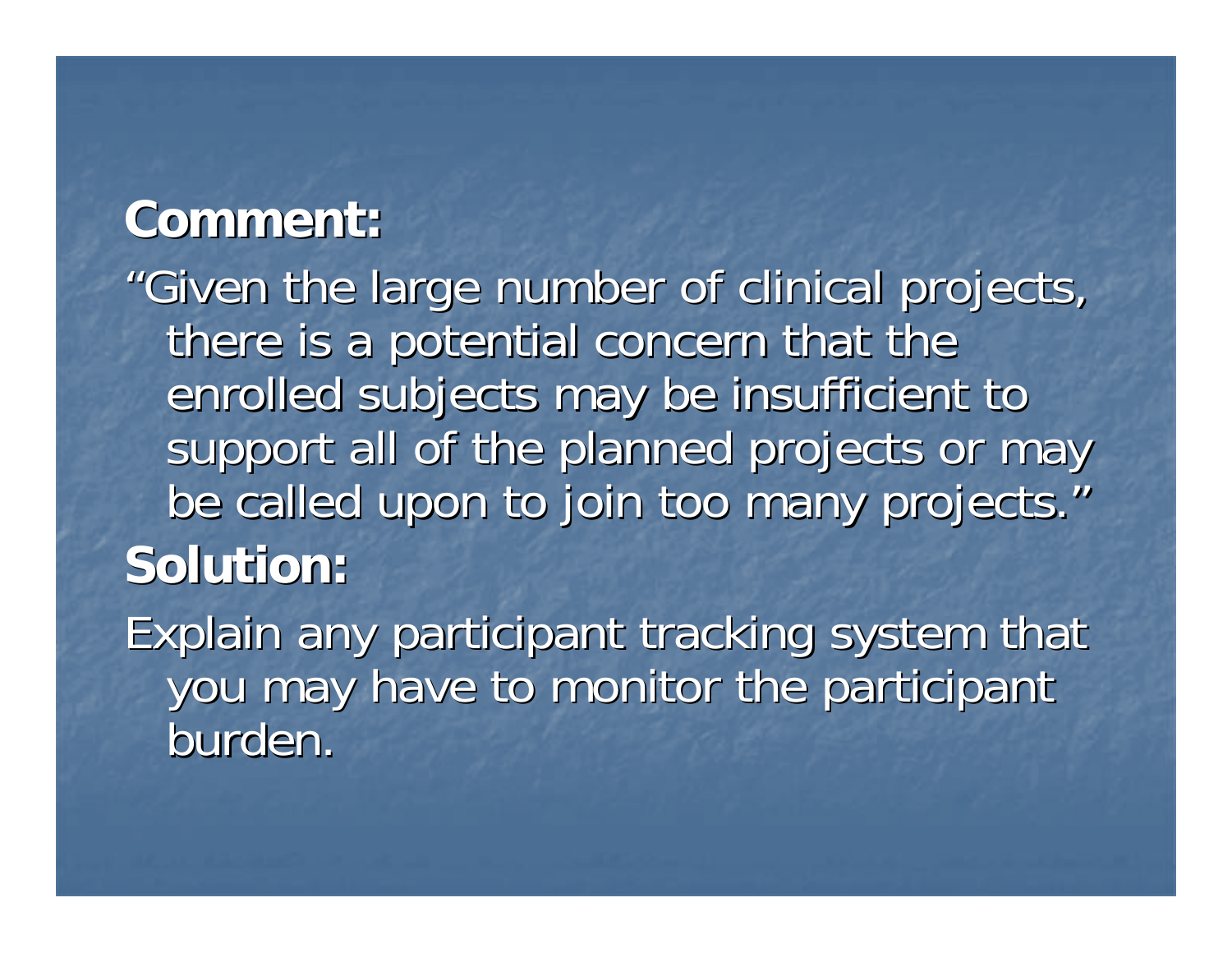Database design is sensible as are network and database security procedures. Limited description is given to backup, safe storage and HIPAA procedures.

# **Solution: Solution:**

Be sure to include all procedures in your renewal, the reviewer will not know the basic operations and safeguards at your particular site.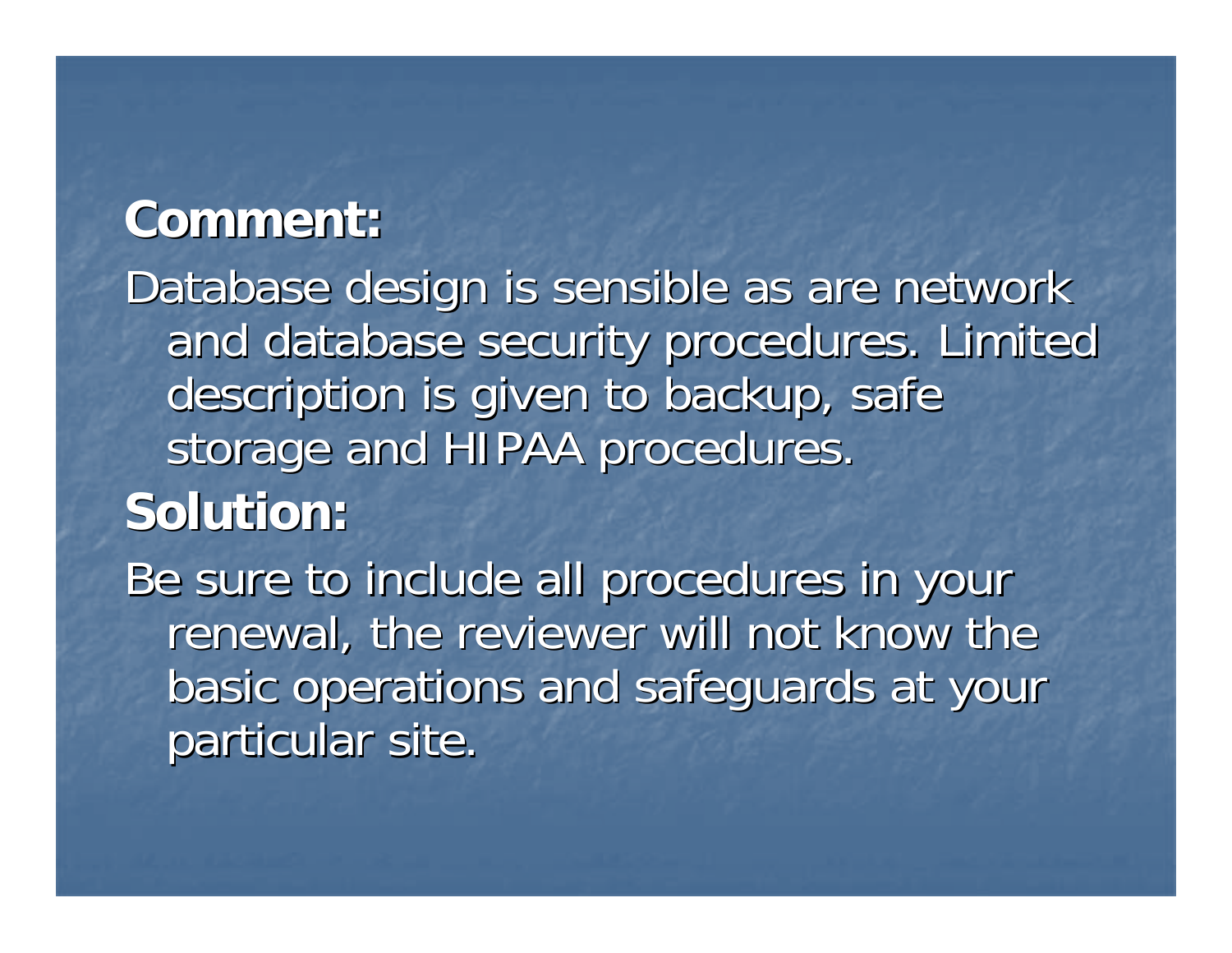Detail as to how brains are processed in the Neuropathology Core is lacking. **Solution: Solution:**Again, be sure to include all basic procedures in your renewal.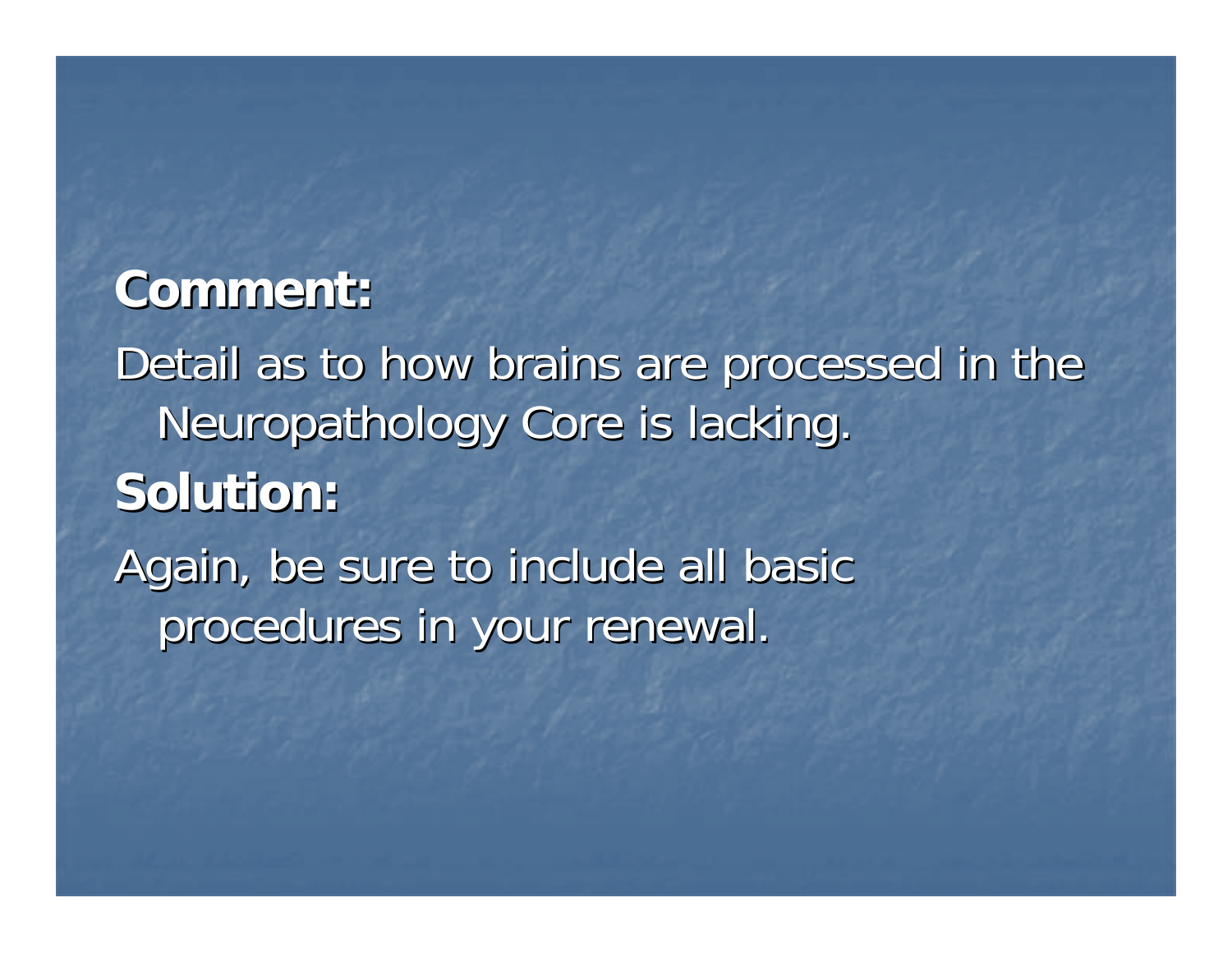Application states XXXXXXXXXX, whose position<br>was funded by a gift to the ADRC, is available<br>for statistical consultation. Difficult to assess the value of this service with so little information about Dr. XXXXXX in the application.

## **Solution: Solution:**

Include the position in your application, on the<br>budget page and justification and include<br>biosketch if applicable. Mark the position with<br>an asterisk on the budget page and clarify in the<br>justification that this position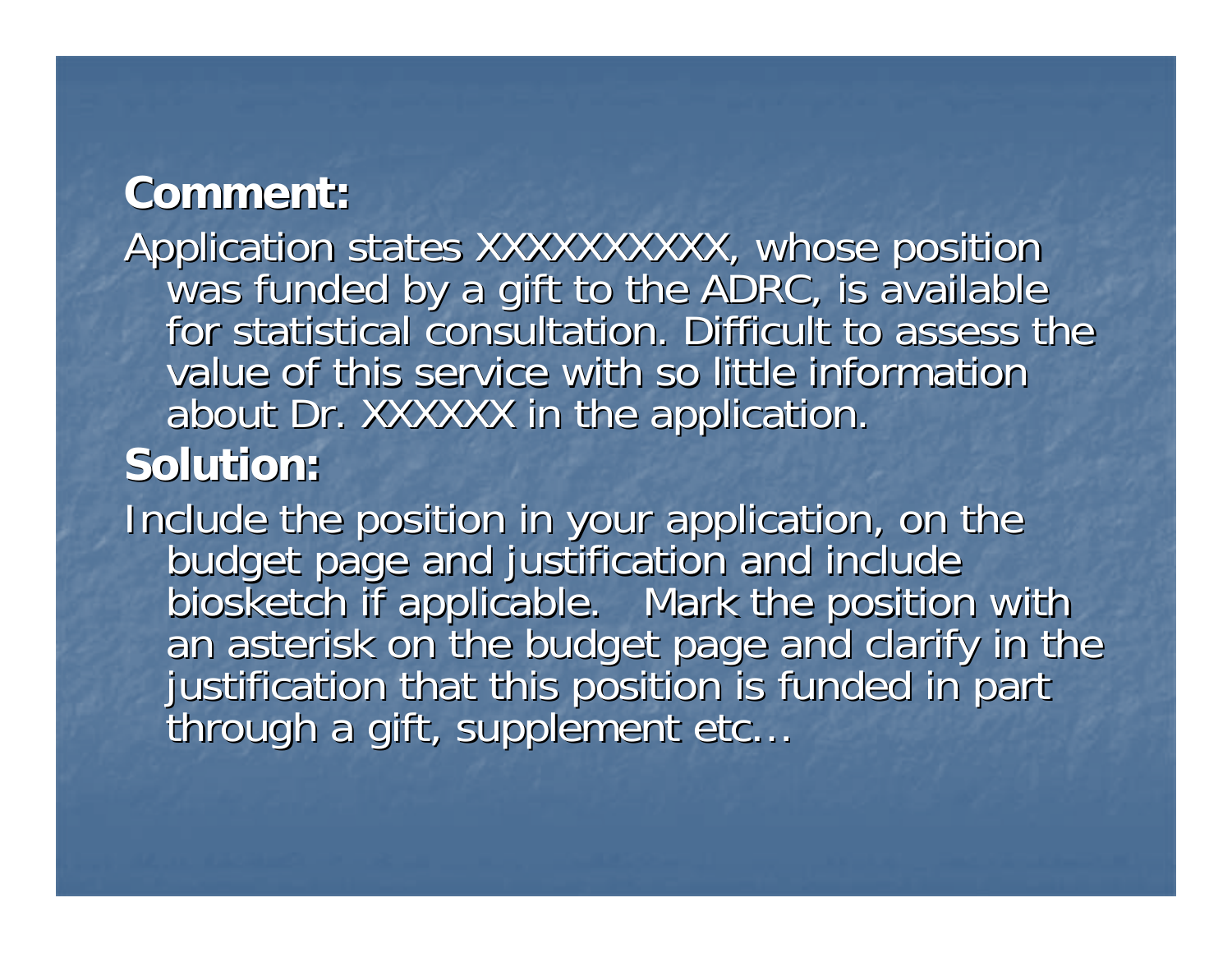1) The last review noted that the postmortem time was rather long and that no strategies to shorten it were provided. This does not appear to have been addressed and the average postmortem time (15.1 hrs.) in the present application is slightly longer than the average of 14.5 hrs. in the last application.

**Solution: Solution:**

Make sure that you address all issues mentioned in the previous Summary Statement (Pink Sheets).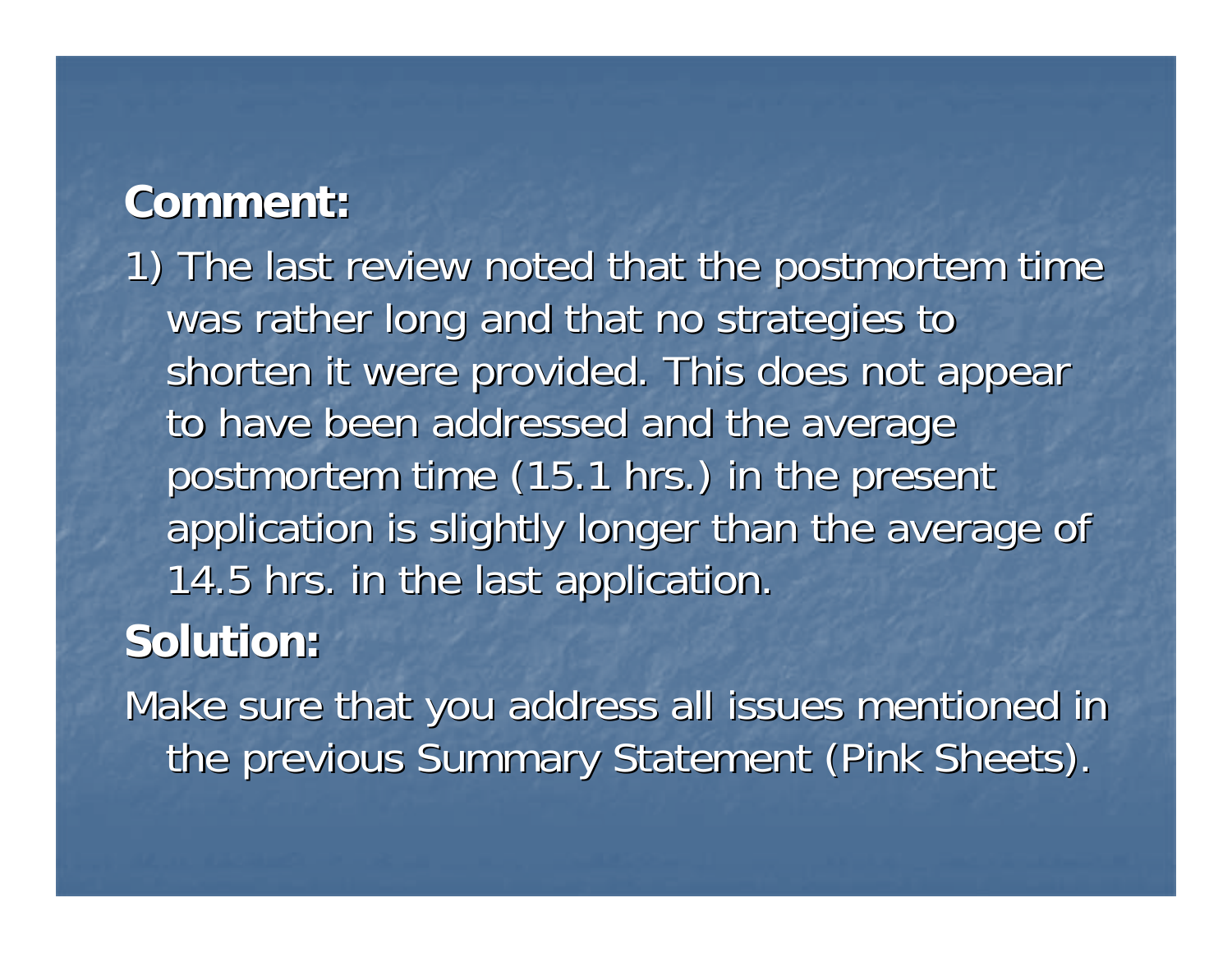This reviewer was very upset about the lack of<br>tables demonstrating productivity associated<br>with tissue shared from the Neuropath Core. **Solution: Solution:**

Tables give access to information quickly. Include<br>tables for clarity whenever possible. If a table<br>relates to more than one core, the same table should be included in each relevant core. In many cases a reviewer does not have access to<br>the entire application and referring to another<br>core or section of the application will result in<br>the reviewer not having access to that information.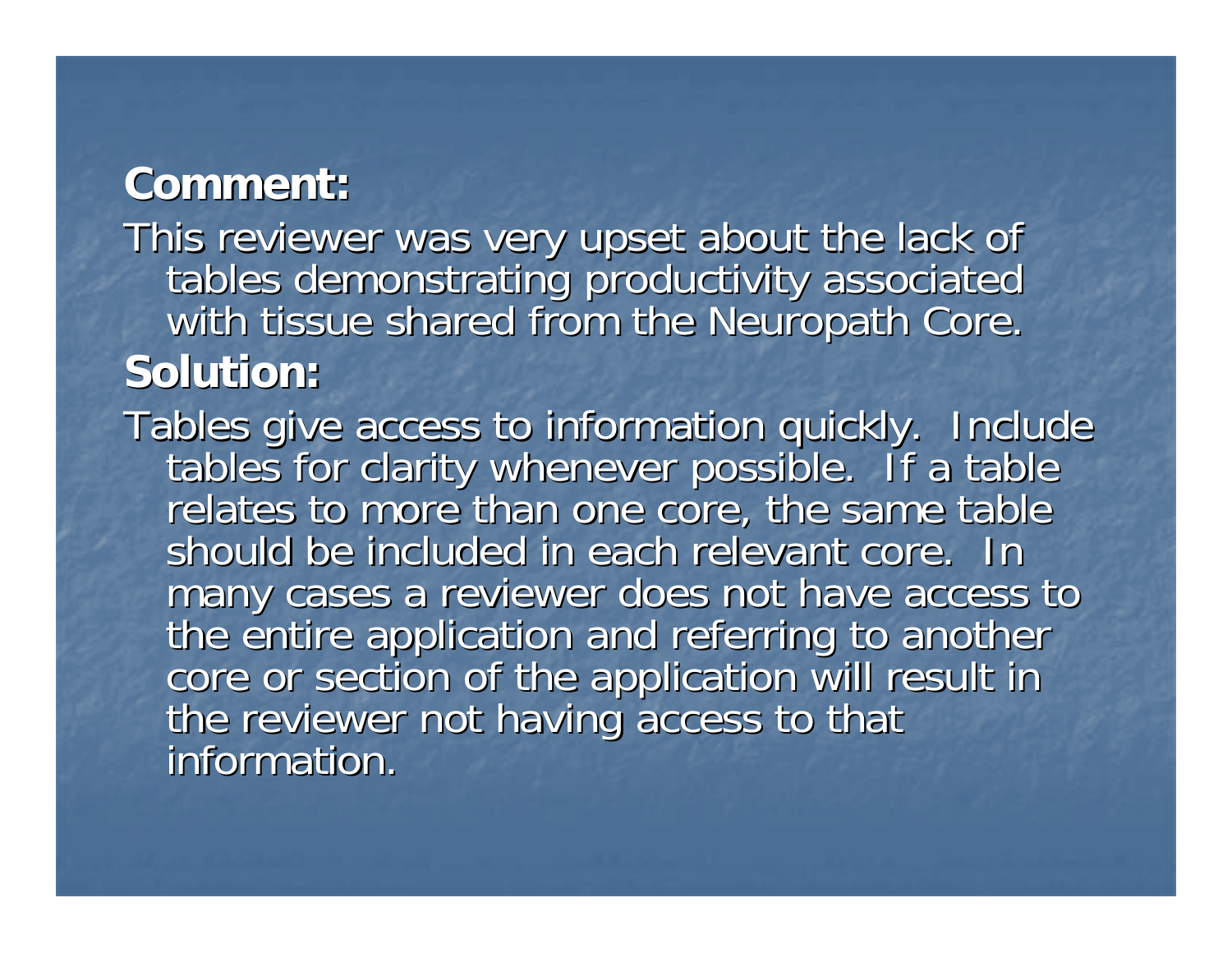Productivity of tissue distribution is difficult to Productivity of tissue distribution is difficult to determine. There are no lists of tissue distributed or resultant publications in the NP cores application.

#### **Solution: Solution:**

Show productivity of core, show tables for tissue distribution and be sure to list publications. Any publications using resources from multiple cores should be listed at the end of each core. Also include a master list in the overview.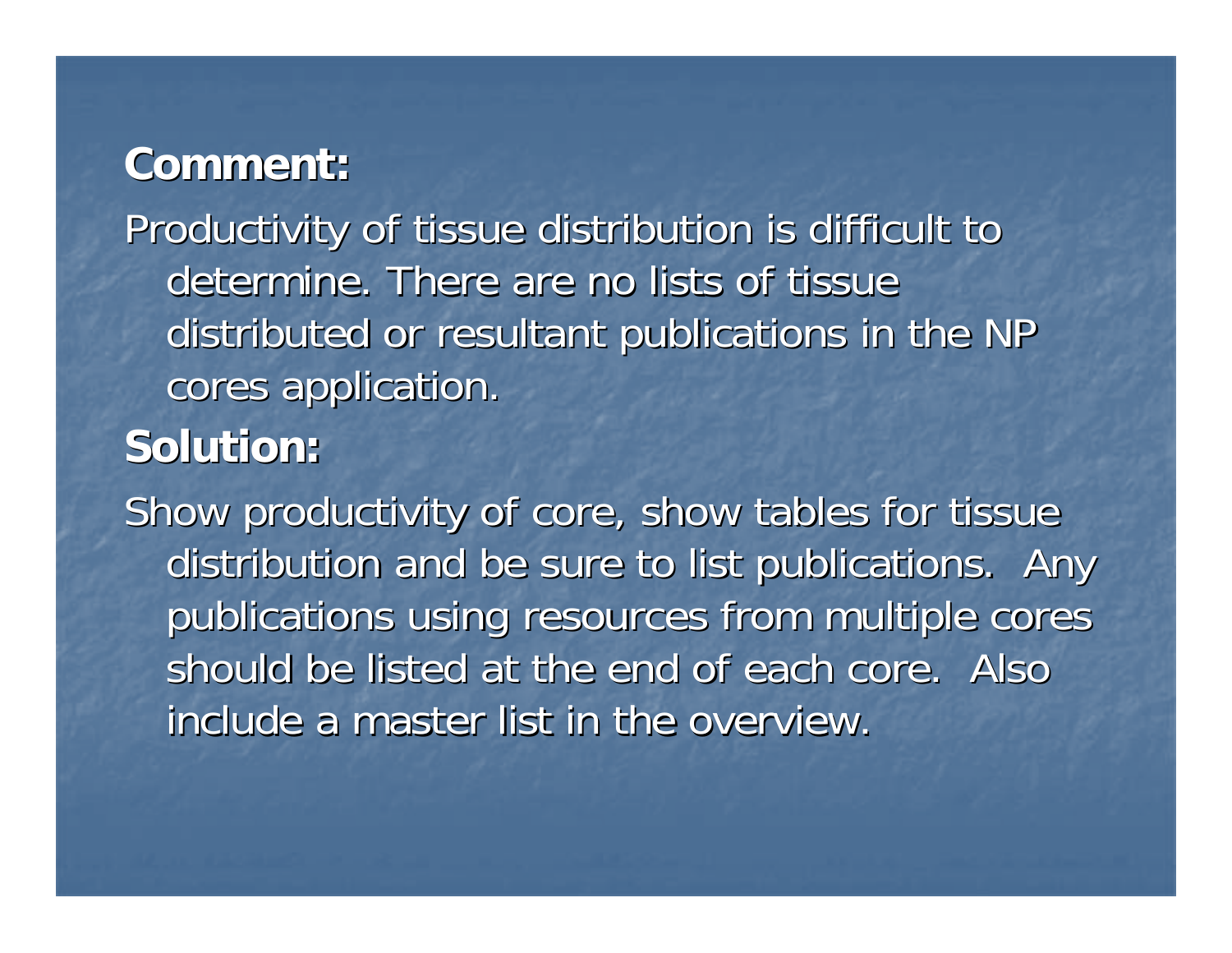No power calculations or even a discussion about why this number of subjects is needed.

**Solution: Solution:**

Include a section on sample size that either includes the power calculations or has a very good explanation why it does not.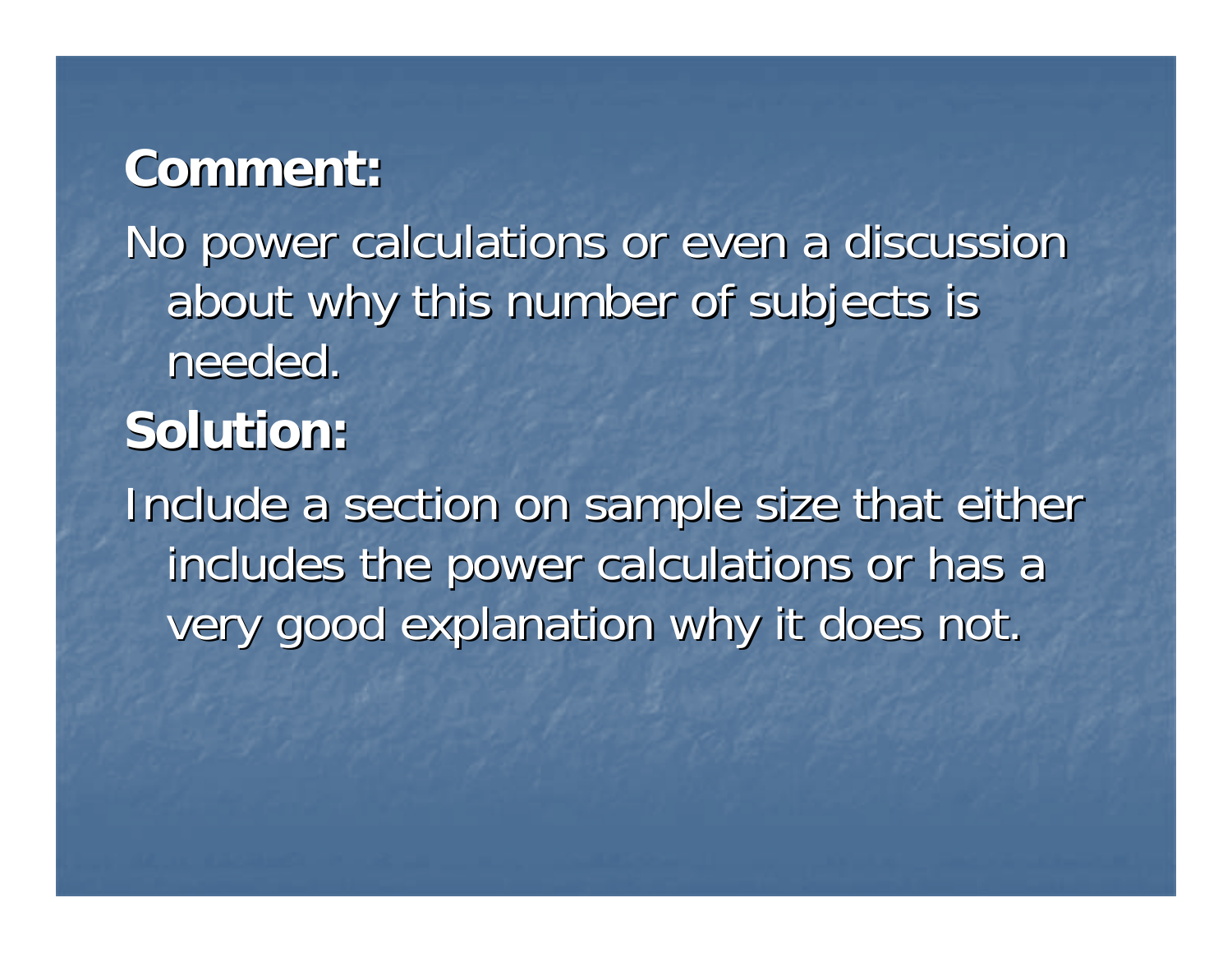- Lack of information on how various sites integrate.
- $\mathbb{R}^2$ **Reliability exercises between clinical sites are not** described
- **There appears to be limited contact between** EITC and local Alzheimer's Association **Solution: Solution:**

Include in your application; frequency of core and site meetings, retreats and conferences. Explain any inter-rater reliability and each core should explain their interaction with the other cores.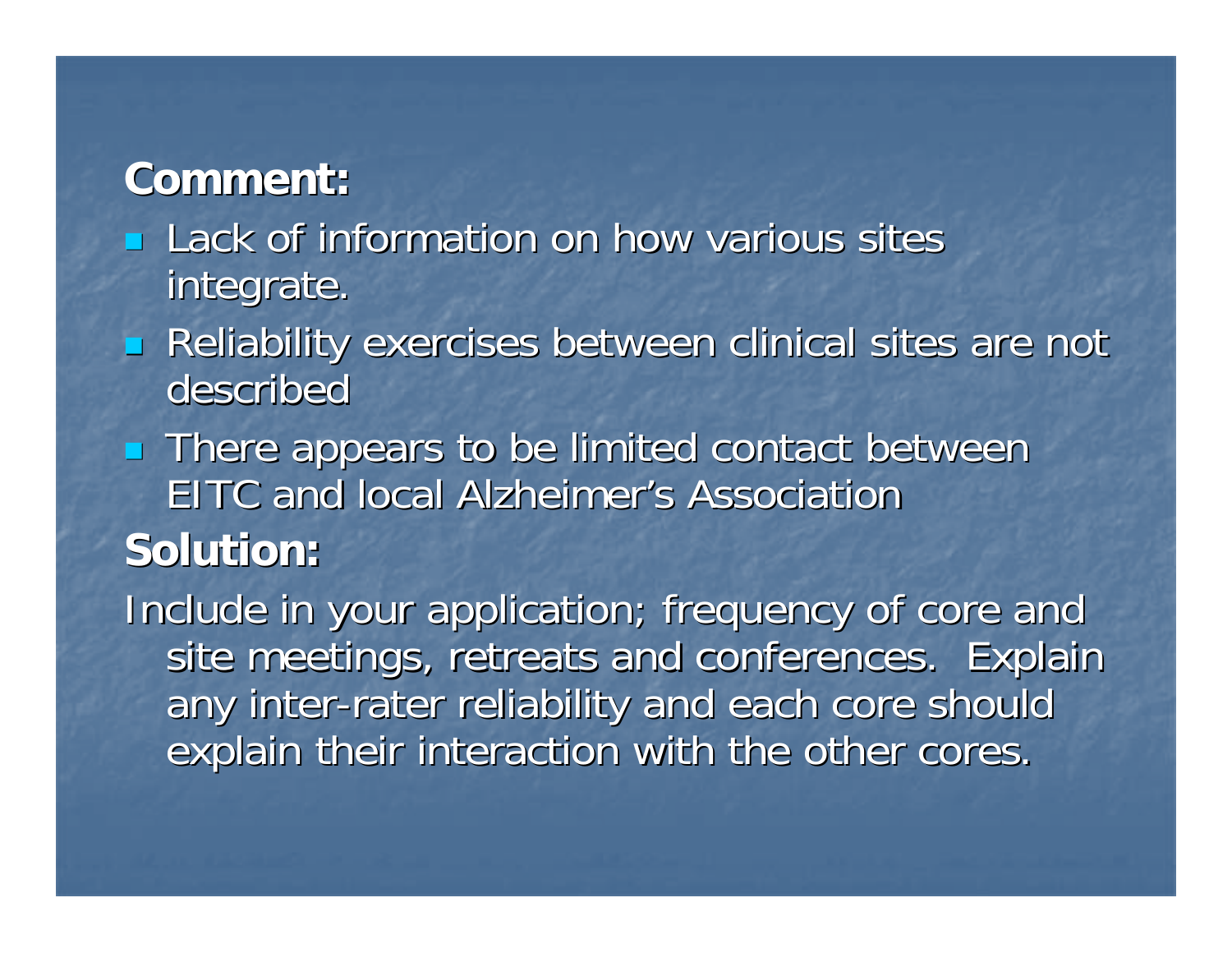"The number of control brains and (those) from<br>minorities, continues to be problematic . . . brain minorities, continues to be problematic . . . brain<br>bank continues to have very few specimens<br>representing early AD, normal aging and MCI." "

The main criticism of the neuropath core was that there were not sufficient non-Caucasian deaths. **Solution: Solution:**

Note the problem within your application and<br>explain a strategy to address these issues.<br>Although these issues at some point are not in<br>your control. Any suggestions?